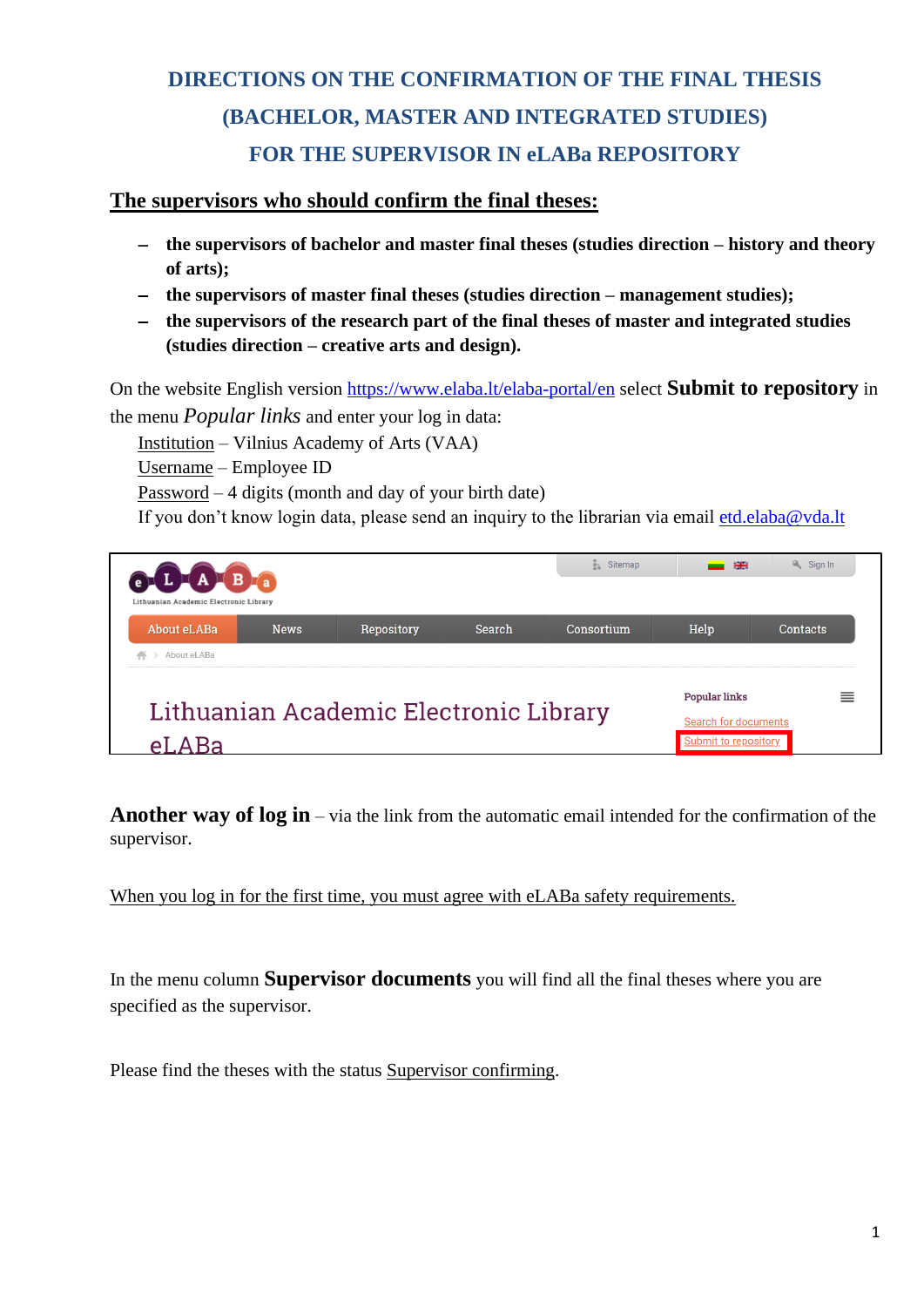|                                                              | <b>TALB</b> <sub>a</sub>   |                                                                                                                                                |                                             | <b>Lithuanian Academic Electronic Library Repository</b> |                                            |                |
|--------------------------------------------------------------|----------------------------|------------------------------------------------------------------------------------------------------------------------------------------------|---------------------------------------------|----------------------------------------------------------|--------------------------------------------|----------------|
| <b>Supervisor documents</b>                                  |                            |                                                                                                                                                |                                             |                                                          |                                            |                |
| <b>Documents</b><br>٠                                        | $=$ Search                 |                                                                                                                                                |                                             |                                                          |                                            |                |
| My documents<br><b>Supervisor documents</b>                  | <b>Title</b>               |                                                                                                                                                |                                             |                                                          |                                            |                |
| Last actions                                                 | Author                     | First name                                                                                                                                     | Last name                                   | Select<br>$\overline{\bullet}$                           |                                            |                |
| Previewed document records<br><b>Edited document records</b> | Occupation                 | Supervisor                                                                                                                                     |                                             |                                                          |                                            |                |
| Performed searches                                           |                            | Author entering<br>Staff entering<br>Author correcting<br>Supervisor confirming<br>Defence committee formation<br>Defending<br><b>Statuses</b> |                                             |                                                          |                                            |                |
| Generated reports                                            |                            |                                                                                                                                                |                                             |                                                          |                                            |                |
| $\blacksquare$ Others                                        |                            | Librarian confirming<br>Confirmed                                                                                                              | Author signing<br>Draft                     | Incubation                                               |                                            |                |
| My profile<br>Reports                                        |                            | $\Box$ Search                                                                                                                                  | Clear                                       |                                                          |                                            |                |
| $0-0$ of $0$<br>$10 \vee$                                    |                            |                                                                                                                                                |                                             |                                                          |                                            |                |
|                                                              | No.                        | <b>Author</b><br>Title<br>٠<br>٠                                                                                                               | <b>Publication type</b><br>Source<br>≎<br>≎ | Institution<br>Year<br>٥<br>≎                            | <b>Modified</b><br><b>Status</b><br>٥<br>≎ | <b>Actions</b> |
| Student name<br>surname                                      | The title of<br>the thesis | Bachelor /<br>Master<br>thesis                                                                                                                 | The year<br>of the<br>defence               | Time and date of<br>the document<br>modification         | <b>Supervisor</b><br>confirming            |                |

Please choose **the edit action** (button)



If you open the document via the link from the email, please choose the edit action (button) –

 $\lambda$ <sup>+</sup> Edit

In the right side of the document metadata form.

| Advanced<br>Form type           |                                |  | $f$ Export | Edit<br>$\mathbb{Z}^3$ | $h$ Back |
|---------------------------------|--------------------------------|--|------------|------------------------|----------|
| <b>Common data</b><br>÷         |                                |  |            |                        |          |
| Document type                   | <b>ETD</b>                     |  |            |                        |          |
| <b>Publication type</b>         | <b>Bachelor work</b>           |  |            |                        |          |
| Institution of metadata creator | <b>Vilnius Academy of Arts</b> |  |            |                        |          |

Please look over the metadata of the thesis.

**Attached files** – you might download the thesis file and (if they are) the attachments, choosing Main file and Attachments (if they are).

The research part and the creative project might be uploaded together in one pdf file or the research part might be uploaded in the main file while (if it is) the creative project might be uploaded separately as attachment.

| <b>Attached files</b> |                                                |                 |  |
|-----------------------|------------------------------------------------|-----------------|--|
| Main file *           | The name of the pdf format file (final thesis) | <b>Download</b> |  |
|                       |                                                |                 |  |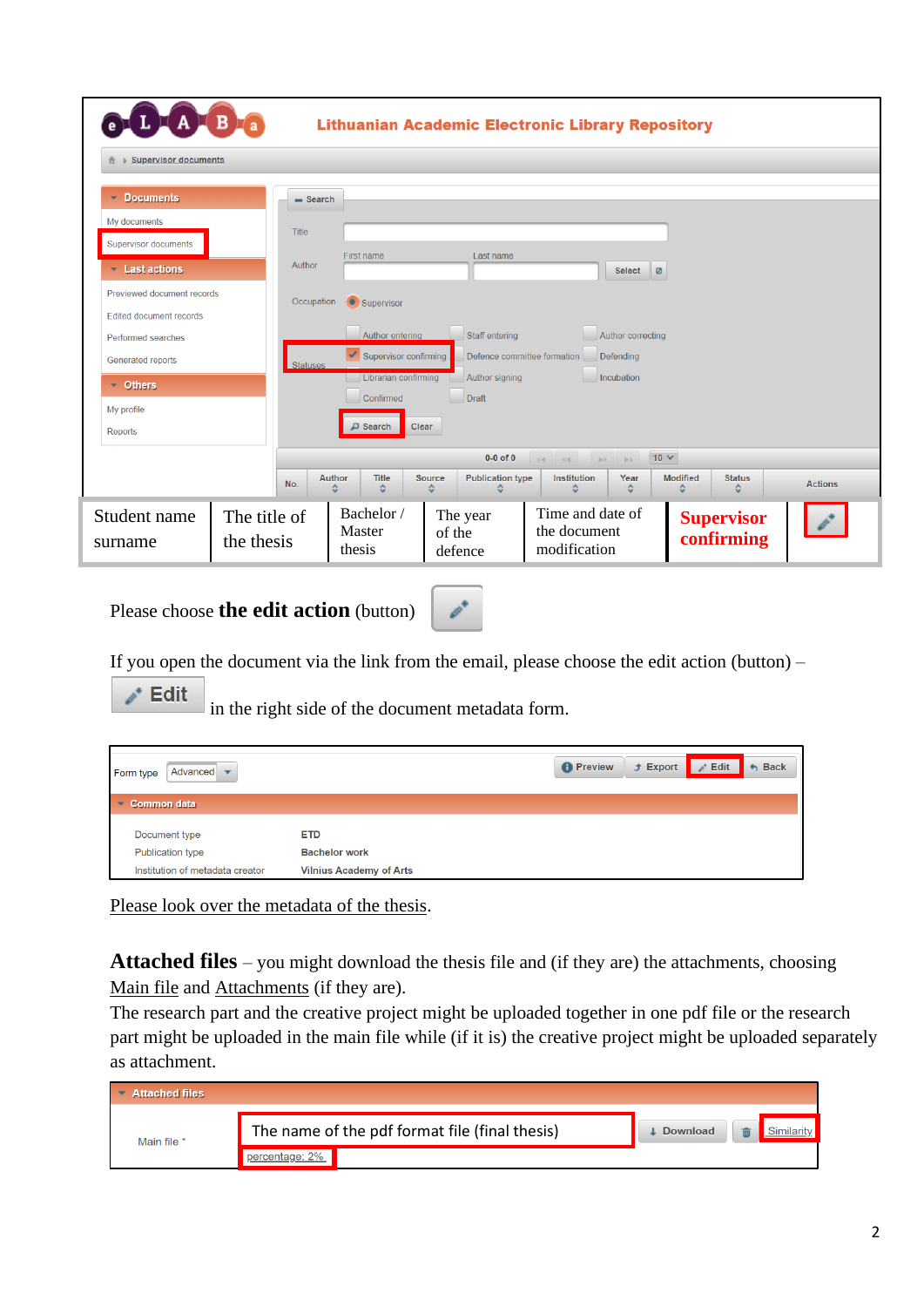**Similarity percentage** – **please look over the report of the thesis originality**. There is the percentage of text similarities with the final academic works, uploaded by all the eLABa consortium institutions previously. The report is available only in Lithuanian language.

There is no officially approved similarity percentage in Vilnius Academy of Arts.

Firstly, it is shown the *Compact depiction* of the report of originality (*Kompaktiškas vaizdavimas*).

| <b>Compact depiction</b><br>/ Kompaktiškas |                                                                                                                                                                                                                                              | Similarity report / Originalumo ataskaita     | Similarity<br>percentage / |  |  |
|--------------------------------------------|----------------------------------------------------------------------------------------------------------------------------------------------------------------------------------------------------------------------------------------------|-----------------------------------------------|----------------------------|--|--|
| vaizdavimas                                |                                                                                                                                                                                                                                              | Title, Author, Supervisor, Institution, Year, | sutapimas                  |  |  |
| <b>Kompaktiškas</b><br>vaizdavimas         |                                                                                                                                                                                                                                              | Comments about the process of similarity      |                            |  |  |
| <b>Išplėstinis</b><br>vaizdavimas          |                                                                                                                                                                                                                                              | check                                         |                            |  |  |
| Spausdinti<br>suvestine                    | Found text similarities / Sutapimai                                                                                                                                                                                                          |                                               |                            |  |  |
|                                            | 1 sutapimas. Rastas panašumas į šiuos dokumentus:<br>MUZIEJAUS EDUKACINĖS PROGRAMOS KŪRIMO PRIELAIDOS: MODERNAUS MENO CENTRO VILNIUJE ATVEJO ANALIZĖ - Diana Dmitrijeva (vadovas: Elona Lubytė, Istaiga: Vilniaus dailės akademija,<br>2015  |                                               |                            |  |  |
|                                            | 2 sutapimas. Rastas panašumas į šiuos dokumentus:<br>MUZIEJAUS EDUKACINĖS PROGRAMOS KŪRIMO PRIELAIDOS: MODERNAUS MENO CENTRO VILNIUJE ATVEJO ANALIZĖ - Diana Dmitrijeva (vadovas: Elona Lubytė, Istaiga: Vilniaus dailės akademija,<br>2015) |                                               |                            |  |  |

**Similarity report** / *Originalumo ataskaita* ways of depiction and possible functions:

- Compact depiction / *Kompaktiškas vaizdavimas* – possibility to look over the selected similar texts in detail in the column Found text similarities / *Sutapimai*;

- Print brief report / *Spausdinti suvestinę* – possibility to view and print brief and concise information about the similarities, other related final academic works and supervisor actions concerning similarities.

- Advanced depiction / *Išplėstinis vaizdavimas* – comprehensive comparison of all found text similarities in eLABa repository.